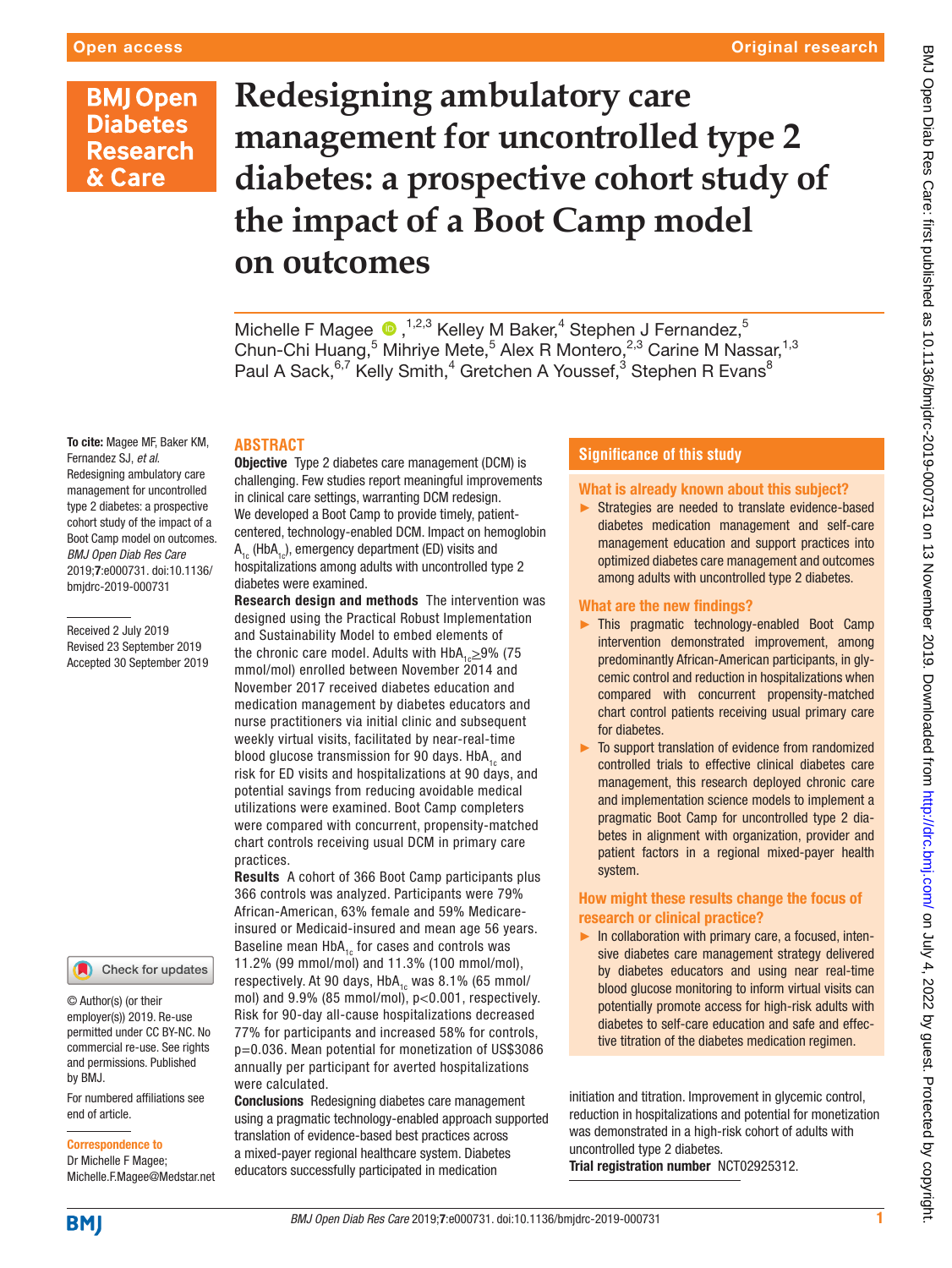#### **INTRODUCTION**

Uncontrolled type 2 diabetes burdens patients, providers and healthcare systems.<sup>1</sup> Glycemic control reduces type 2 diabetes complications. $2\frac{2}{7}$  National guidelines provide evidence-based recommendations, including from randomized controlled trials (RCTs), for diabetes care management (DCM), which incorporate treat-ment with antihyperglycemic medications.<sup>[8 9](#page-9-0)</sup> Diabetes self-management education and support (DSMES) improves outcomes, $10-13$  but only 5% of Medicare beneficiaries with diabetes and <7% of persons with private insurance receive DSMES within the first year of diagnosis[.14 15](#page-9-2) Overall, glycemic control remains challenging, with 15.6% of US adults with type 2 diabetes having a hemoglobin A<sub>1c</sub> (HbA<sub>1c</sub>) >9% (75 mmol/mol).<sup>16</sup>

Most type 2 DCM is delivered in primary care settings.<sup>[17](#page-9-4)</sup> with referrals for DSMES and endocrine consultation as needed. Numerous patient, provider and system variables affect DCM and may contribute to suboptimal outcomes,<sup>[18](#page-9-5)</sup> including clinical inertia in advancing antihyperglycemic medications<sup>19</sup> and insufficient DSMES.<sup>101415</sup> Research has also shown this care should be individual-ized.<sup>[18](#page-9-5)</sup> Redesigned approaches are needed to overcome barriers to DCM and to support primary care providers (PCPs) and persons living with diabetes in improving glycemic control and diabetes outcomes.

In response to this need, and building on our previous research, $20$ <sup>21</sup> we designed and implemented a pragmatic evidence-based DCM intervention—the Diabetes Boot Camp—for patients being managed in primary care settings. We define the Diabetes Boot Camp as a focused and intensive intervention that provides patient-centered diabetes clinical management and education in knowledge and skills for self-care. The Boot Camp leverages technology and an extended care team to support optimizing glycemic control for uncontrolled type 2 diabetes. Here, we describe the development and implementation of the Diabetes Boot Camp and its impact on primary glycemic ( $HbA<sub>1c</sub>$  reduction) and secondary effectiveness outcomes.

#### Research design and methods

We conducted a pragmatic, prospective cohort study to examine the impact of the Diabetes Boot Camp in a US regional mixed-payer distributed care delivery health system with 10 hospitals and 250 ambulatory care access points in the Northeastern USA. We employed a pragmatic rather than an explanatory experimental approach to evaluate the implementation effectiveness of the Boot Camp intervention because this approach more accurately reflects real-world practice.

#### **Participants**

Adults with suboptimally controlled type 2 diabetes receiving care in 35 ambulatory practice sites in Maryland and the District of Columbia were invited to participate in the Boot Camp. Participants were aged  $\geq 21$  years with type 2 diabetes and  $HbA_{1c} \geq 9\%$  (75 mmol/mol) and

one or more visits to a system provider in the year prior to study entry. Exclusion criteria included documented history of diabetic ketoacidosis, advanced comorbidities predisposing to emergency department (ED) visits and hospitalizations unrelated to glycemic control (eg, severe active mental illness or advanced congestive heart failure), end-stage renal disease on dialysis, non-English language speaker or not willing, ready and/or able to engage in improving self-care behaviors and glycemic control.

Concurrent chart controls not exposed to the Boot Camp intervention were matched 1:1 to completers exposed to the intervention using propensity score matching for age, sex, race/ethnicity, insurance group, baseline HbA<sub>1</sub> and study entry date. Prevalence rates of exclusion criteria by group were also determined. Data extraction for controls was approved under Health Insurance Portability and Accountability Act (HIPAA) waiver and waiver of informed consent. Controls received usual diabetes care through their PCPs which is aligned with the American Diabetes Association Standards of Medical Care and includes recommendations for quarterly office visits, medication management, referrals for DSMES and endocrine consultation as needed and laboratory  $HbA<sub>1c</sub>$ checks. The flow of participants is shown in [figure](#page-2-0) 1.

#### Intervention design process

The Diabetes Boot Camp was developed in response to a need identified by system leadership to test alternative strategies to current DCM approaches. More than a quarter of all the target health system's patients have diabetes, presenting a growing care burden. The Practical Robust Implementation and Sustainability Model (PRISM) was used to guide Boot Camp design. $22-24$  The development team included experts in DCM, primary care, health systems delivery science, implementation science and human factors engineering, as well as patients.

### Diabetes Boot Camp description

The Boot Camp uses a team-based approach to offer DCM to high-risk patients with high-cost type 2 diabetes. It promotes DSMES and timely, technology-enabled antihyperglycemic medication management by certified diabetes educators (CDEs), in an expansion of their usual role and under the supervision of physicians and nurse practitioners (NPs). The extended care team includes internists, endocrinologists, CDEs, NPs, medical assistants and community health workers. Endocrinologists conceived the programme, designed all aspects of the intervention in consultation with system PCPs, diabetes educators and patients, developed the diabetes medication management algorithm, participate in educator training and provide ongoing mentoring for Boot Camp provider educators and NPs. They also consult as needed with the Boot Camp CDEs for all aspects of programme deployment including glycemic management support for individual participants.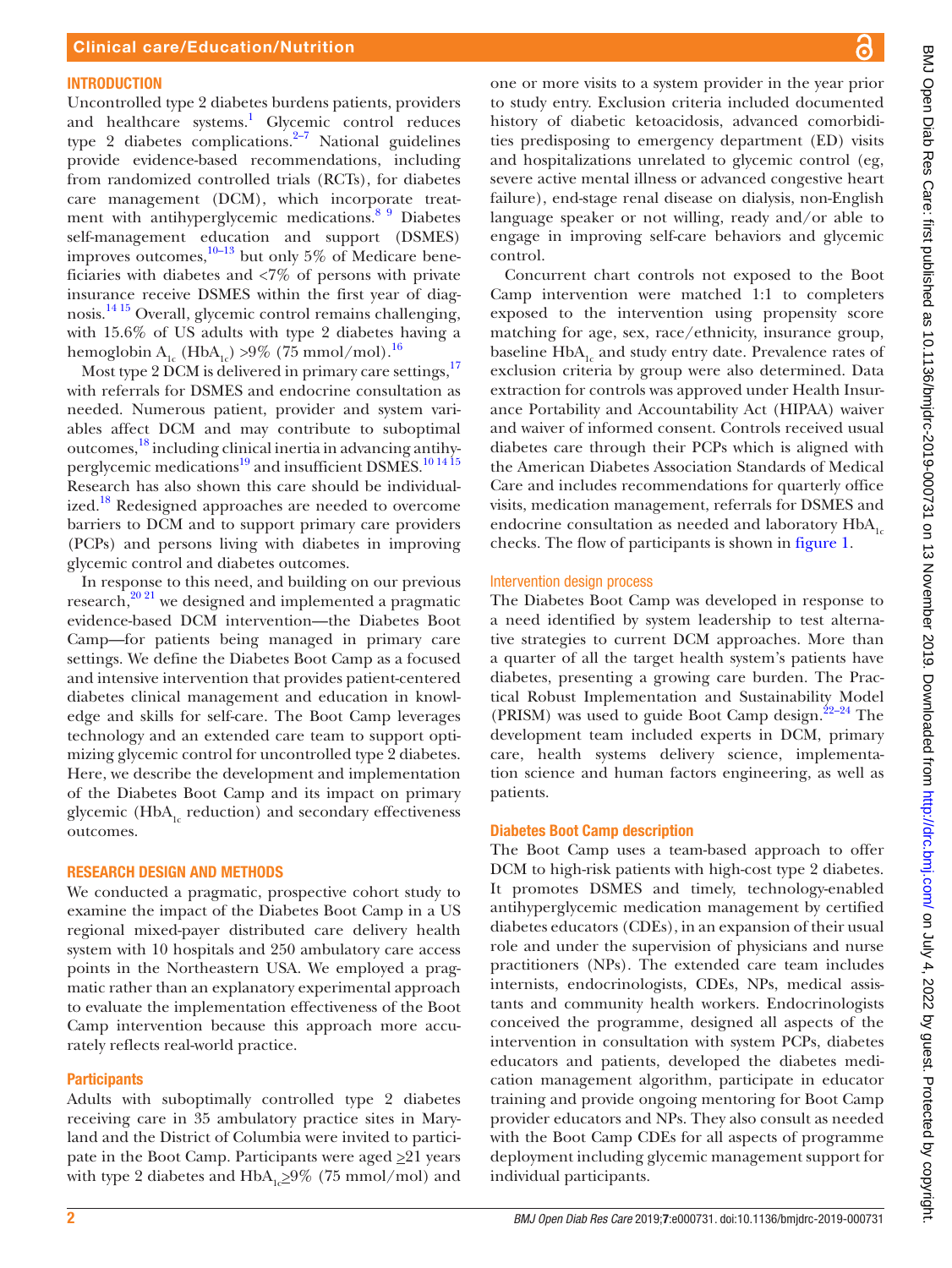# Clinical care/Education/Nutrition



Figure 1 Boot Camp study flow chart. EHR, electronic health record.

Algorithm-guided medication management was delivered by CDEs, who were nurses, dietitians or pharmacists. System endocrinologists and CDEs developed a medication algorithm decision support tool [\(figure](#page-3-0) 2) based on national guidelines and an evidence-based algorithm for insulin titration. $25-28$  The algorithm guides adjustments based on current blood glucose (BG) values and current medications. CDEs were trained via a full-day education programme and subsequent coaching with an experienced CDE. Study diabetes-centric physicians and NPs were available as needed to provide advice to the CDEs. Embedded hard-stops in the algorithm (eg, persistent marked hyperglycemia and/or hypoglycemia) required consultation with a diabetes specialist. A study clinician reviewed and signed all medication orders daily. DSMES was initiated during the onsite, one-on-one visits with the CDE then continued by the NPs during the weekly virtual visits. The education was adapted from the American Association of Diabetes Educators.<sup>29</sup> It covered healthy eating; glycemic targets and glucose monitoring; taking medications as prescribed; hyperglycemia and hypoglycemia recognition, treatment and prevention; knowing when to seek medical help; lifestyle and other topics identified by the participant or the provider. DSMES and medication management was facilitated by an FDAcleared cellular-enabled BG monitoring system (BioTel BGM, previously Telcare, Concord, Massachusetts, USA), which accrues no data charges and was provided to participants with sufficient test strips to do at least two fingerstick BG checks daily. The BG measurements were auto-transmitted to a provider dashboard in near-realtime without a need for additional steps by the participant and were reviewed daily by CDEs for hypoglycemic and hyperglycemic events and weekly for participant progress.

# The participant's Boot Camp experience

A one-click Boot Camp order in the electronic health record (EHR) allowed the PCP to refer the participant for

<span id="page-2-0"></span>medication management, DSMES and laboratory  $HbA_{1c}$ testing at baseline and 90 days. Participants attended two in-person meetings with a CDE within a 2-week period. These visits were held at one of five site hubs. At the first in-person visit, participants completed the 'KNOW Diabetes' knowledge test $30$  using a tablet computer then were auto-directed to short educational videos that corresponded to their knowledge deficits. DSMES content was also provided in print. Participants were provided with the BGM and taught how to use it. CDEs adjusted medications using the algorithm when needed. If a new drug was indicated, a shared decision-making process that outlined the potential risks and benefits of two medication choices was used. At the second in-person visit, CDEs discussed recent BG values, continued medication adjustment and provided DSMES. The team also addressed other needs, including psychosocial support, access to medications, and referrals to community resources.

Site visits were followed by 10 weeks of virtual visits by telephone, text and/or email. The CDEs contacted participants at minimum weekly to discuss progress, adjust diabetes medications, continue DSMES and coach towards lifestyle goals using motivational interviewing strategies. Participants were also contacted when high or low BG alerts were generated. A final in-person or virtual visit occurred at 90 days at which time patients were referred back to their system provider via an EMR flag for usual ongoing diabetes care management. Documentation of the patient's progress during the Boot Camp including the final diabetes medication regimen, current HbA<sub>1</sub> if available and any pertinent recommendations for additional diabetes-related care, such as referrals to podiatry or ophthalmology if needed, were provided.

### The usual care experience

Controls received usual diabetes care delivered by system PCPs, per evidence-based national guidelines for type 2 diabetes care management based on the ADA Standards of Medical Care in Diabetes. They were not exposed to the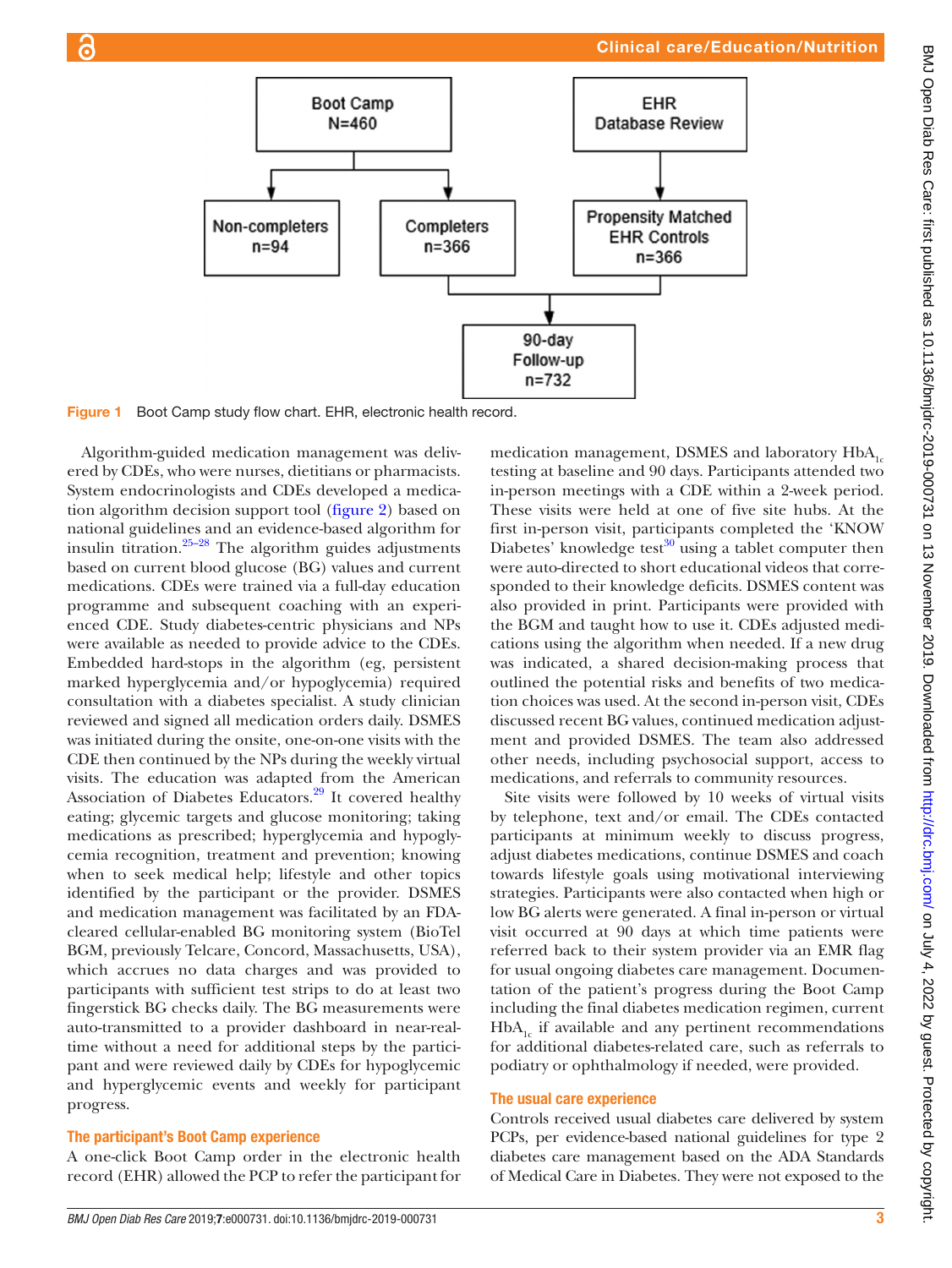MedStar Diabetes Institute Type 2 Diabetes Boot-Camp Medication Management **Algorithm and Guidelines** 

| <b>Hyperglycemia Treatment Algorithm</b>                                                                                                                                                                                                                                                                                                                                                                                                                                                                       |                                                                                                                  |                                                                                                                                                                                                        |                                                                                                                                                                                                                                                              |                                                                                                            |  |  |  |  |
|----------------------------------------------------------------------------------------------------------------------------------------------------------------------------------------------------------------------------------------------------------------------------------------------------------------------------------------------------------------------------------------------------------------------------------------------------------------------------------------------------------------|------------------------------------------------------------------------------------------------------------------|--------------------------------------------------------------------------------------------------------------------------------------------------------------------------------------------------------|--------------------------------------------------------------------------------------------------------------------------------------------------------------------------------------------------------------------------------------------------------------|------------------------------------------------------------------------------------------------------------|--|--|--|--|
| Pre-Existing Diabetes and Taking Oral Anti-Hyperglycemic Agents                                                                                                                                                                                                                                                                                                                                                                                                                                                |                                                                                                                  |                                                                                                                                                                                                        |                                                                                                                                                                                                                                                              |                                                                                                            |  |  |  |  |
| $\overline{BG}$<br>(mq/dL)                                                                                                                                                                                                                                                                                                                                                                                                                                                                                     |                                                                                                                  | Taking One Oral Anti-Hyperglycemic Agent                                                                                                                                                               | Taking 2-3 Oral Anti-<br><b>Hyperglycemic Agents</b>                                                                                                                                                                                                         |                                                                                                            |  |  |  |  |
|                                                                                                                                                                                                                                                                                                                                                                                                                                                                                                                | Metformin                                                                                                        | Sulfonvlurea                                                                                                                                                                                           | Other oral agent                                                                                                                                                                                                                                             |                                                                                                            |  |  |  |  |
| 80.139                                                                                                                                                                                                                                                                                                                                                                                                                                                                                                         |                                                                                                                  | No change. Follow up with provider.                                                                                                                                                                    |                                                                                                                                                                                                                                                              |                                                                                                            |  |  |  |  |
| 140-199                                                                                                                                                                                                                                                                                                                                                                                                                                                                                                        | $<$ 1000 mg daily<br>to 1000 mg twice<br>daily: Add DPP-4i<br>-or-SGLT2i<br>$(-or-SU)$                           | Add metformin<br>-or-DPP-4i<br>-or-SGLT2i<br>-or- uptitrate SU                                                                                                                                         | Add metformin<br>-or-DPP-4i<br>-or-SLGT2i                                                                                                                                                                                                                    | Titrate one or more agents to<br>higher or maximal dose(s)<br>-or- add third oral agent<br>-or- add GLP-1a |  |  |  |  |
| 200-300                                                                                                                                                                                                                                                                                                                                                                                                                                                                                                        | unless contraindicated<br>٠<br>second oral agent<br>٠                                                            | If not already on metformin, add 500 mg po bid,<br>Titrate to higher or maximal dose AND/OR add<br>-or- add basal insulin -or- GLP-1a                                                                  | If not already on<br>metformin, add 500 mg po<br>bid.<br><b>START</b> basal insulin<br>-or- $GI$ P-1A                                                                                                                                                        |                                                                                                            |  |  |  |  |
| 301-400                                                                                                                                                                                                                                                                                                                                                                                                                                                                                                        | ٠<br>algorithm.)<br>unless contraindicated<br>$GLP-1a$<br>Continue SGLT2-i<br>stop DPP-4i<br><b>STOP SU</b><br>٠ | Correction dose of insulin. (See Correction Dose<br>If not already on metformin, add 500 mg po bid,<br>START basal or premix insulin 1-2 times/day OR<br>Continue DPP-4i, unless starting GLP-1a, then | Continue SGLT-2i<br>and/or DPP-4i when starting<br>insulin, as actions are<br>synergistic.<br>Discontinue DPP-4i if<br>start GLP-1a, as actions are<br>redundant<br>Stop SU, as there is<br>an increased risk for<br>hypoglycemia with insulin<br>and GLP-1a |                                                                                                            |  |  |  |  |
| >400<br>Correction dose of rapid-acting insulin analog (see Correction Dose algorithm.)<br>Metformin 500 mg po bid if not already taking.<br>PLUS basal insulin or premix insulin<br>Note: To help promote medication adherence, when a choice of two or more agents is possible based<br>upon the algorithm, the options and potential benefits and risks of each should be discussed with the<br>patient, who should be invited to participate in the decision as to which agent will be used preferentially |                                                                                                                  |                                                                                                                                                                                                        |                                                                                                                                                                                                                                                              |                                                                                                            |  |  |  |  |

in the next treatment step.

Abbreviations: BG = blood glucose; bid = twice a day; DPP-4i = dipeptidylpeptase-4 inhibitor;<br>GLP-1a = glucagon-like peptide-1 receptor agonist; po = orally; SGLT2i = sodium-glucose co-<br>transporter-2; SU = sulfonylurea.

| <b>Correction Dose Insulin Algorithm for Hyperglycemia</b>                                  |         |  |                               |         |  |                              |          |
|---------------------------------------------------------------------------------------------|---------|--|-------------------------------|---------|--|------------------------------|----------|
| Use rapid-acting insulin analog (lispro, aspart or glulisine) when hyperglycemia is present |         |  |                               |         |  |                              |          |
| Low Dose: $<$ 40 units of                                                                   |         |  | Medium Dose: 40-100 units of  |         |  | High Dose: > 100 units of    |          |
| insulin/day, weight < 70 kg                                                                 |         |  | insulin/day, weight 70-125 kg |         |  | insulin/day, weight > 125 kg |          |
| BG (mg/dL)                                                                                  | Dose    |  | BG (mg/dL)                    | Dose    |  | BG (mg/dL)                   | Dose     |
| 150-199                                                                                     | 1 unit  |  | 150-199                       | 1 unit  |  | 150-199                      | 2 units  |
| 200-249                                                                                     | 2 units |  | 200-249                       | 3 units |  | 200-249                      | 4 units  |
| 250-299                                                                                     | 3 units |  | 250-299                       | 5 units |  | 250-299                      | 7 units  |
| 300-349                                                                                     | 4 units |  | 300-349                       | 7 units |  | 300-349                      | 10 units |
| > 349                                                                                       | 5 units |  | > 349                         | 8 units |  | > 349                        | 12 units |
| Abbrovistione: RC - blood absence                                                           |         |  |                               |         |  |                              |          |

**Hypoglycemia Management Protocol** For symptoms of low blood sugar (hungry, shaky, dizziness, sweating, palpitations); and/or if the patient is not thinking clearly; and/or for blood glucose (BG) < 70 mg/dl Step 1 Treat for low blood sugar as below, then check a finger-stick blood sugar reading a. Give one 15-gram serving of carbohydrate, such as: 1) 4 oz. of unsweetened apple or orange juice (avoid orange juice if renal disea 2) 4 oz. of regular soda 3) 8 oz. of milk (skim or 1% preferred) 4) 3-4 glucose tablets 4) 3-4 glucose tablets<br>b. If the patient cannot take carbohydrates orally and/or is unconscious and an available<br>family member or caregiver has been trained in the use of glucagon, give 1-mg of<br>glucagon intramuscularly, p c. Call 911 after glucagon is giver d. Check finger-stick blood sugar as soon as treatment has been given and record the If the hypoglycemia has occurred because a meal was delayed or skipped, the patient<br>should eat that meal, or if a meal is not due, the patient should eat a snack. A snack is<br>something such as a half sandwich, a snack bar, Step 2 Recheck fasting BG every 15 minutes until the result is ≥100 mg/dL, and again 1 hour later Step 3 to be sure it is a. If the patient is taking insulin and if the low blood sugar was due to extra physical activity, eating less than usual of raking extra insulin, the patient is the patient is taking insulin and does not know why his or If the patient is taking insulin and if the low blood sugar was due to extra physical go to the em<br>medications.

Hard Stops for Algorithm Provider Fracturent severe hypoglycemia ( $BG \le 40$  mg/dL on 2<br>
Recentre tsevere hypoglycemia ( $BG \le 40$  mg/dL on 2<br>
consecutive days or 3 days in 1 week) despite reduction(s)<br>
in insulin dose per hypoglycemia management guidelines.<br> Consult the team diabetes expert hypoglycemia .<br>2-3 increases in insulin dose per algorithm without BG endocrinologist or nurse practitioner ement improvement.<br>BG >400 mg/dL or patient continues to be symtomatic os -240 cm gues o paraent containers to be symborized:<br>
despite 2-3 increases in insulin dose per algorithm.<br>
A serious or severe adverse reaction to any diabetes<br>
medication prescribed per the algorithm.<br>
Mote: BG – blood or disease temporally associated with the use of medication prescribed using the algorithm that may or<br>may not be considered related to the medical treatment or procedure and which are medically significant but not immediately life-threatening;

<span id="page-3-0"></span>Figure 2 MedStar Diabetes Institute type 2 diabetes Boot Camp medication management. Algorithm and guidelines.

Boot Camp intervention. Visits typically were quarterly, and the providers managed diabetes medications and referred to endocrinology and/or for DSMES as needed. Data were examined for a 90-day period for each control case.

#### Outcome measures

Effectiveness outcomes were compared among participants and controls. The primary outcome was change in HbA<sub>1</sub> between baseline and 90 days. Secondary outcomes included risk for all-cause ED visits and hospitalizations and costs for hospitalizations. Hypoglycemia events (stratified as BG  $\leq$ 70 mg/dL (3.9 mmol/L), BG  $\lt$ 54 mg/ dL  $(3.0 \text{mmol/L})$  and BG <40mg/dL  $(2.2 \text{mmol/L}))$ were extracted from the BioTel system.

#### Statistical analysis

The study was powered to detect a difference of 0.5 in the change in  $HbA_{1c}$  with SD=2 with 80% power at alpha=0.05 with a sample size of 128 in each group (paired t-test). The study reaches 100% power to detect this observed difference (1. 6, SD=2.25, post hoc) with an alpha level of 0.01. Data were summarized using means and SD for continuous variables and frequencies and percentages for categorical variables. Differences in patient characteristics and the unadjusted differences in the outcome measures between the intervention and control groups were tested using linear mixed models, McNemar tests and conditional logistic models due to matching ([tables](#page-4-0) 1 [and 2\)](#page-4-0). The significance of the comparison between the groups of their respective within-group risk change from preintervention to postintervention was determined by longitudinal Poisson models that include time and group interactions. Multivariable Poisson regression models adjusted for preintervention utilization, baseline  $HbA_{1c}$ , age and sex were used to estimate postintervention 30-day and 90-day hospital admission and ED visit risk for participants compared with controls ([table](#page-5-0) 2). The average decrease in  $HbA_{1c}$  among men compared with women was examined using a mixed model that included an interaction with sex and group.

Preintervention differences between the groups in utilization outcomes were computed and tested using unadjusted Poisson regression models. Analyses were conducted in R V.3.1.0 (R Core, Vienna, Austria) $31$  and Stata V.14 (StataCorp, College Station, Texas, USA).[32](#page-9-13)

We also conducted an analysis to examine potential for monetization of the intervention benefits from reduced inpatient services to the health system. Based on the expected times of hospitalization per patient in 90 days for both the intervention group and comparison group, estimated by the Poisson regression model, we projected the annual difference in usage of inpatient services between a patient with and without the intervention. The projected change in usage was then multiplied by the expense per diabetes-associated hospitalization, which was calculated from the actual claims data of the health system's employee health plan in year 2017 to be US\$25162.95 per hospitalization.

ဥ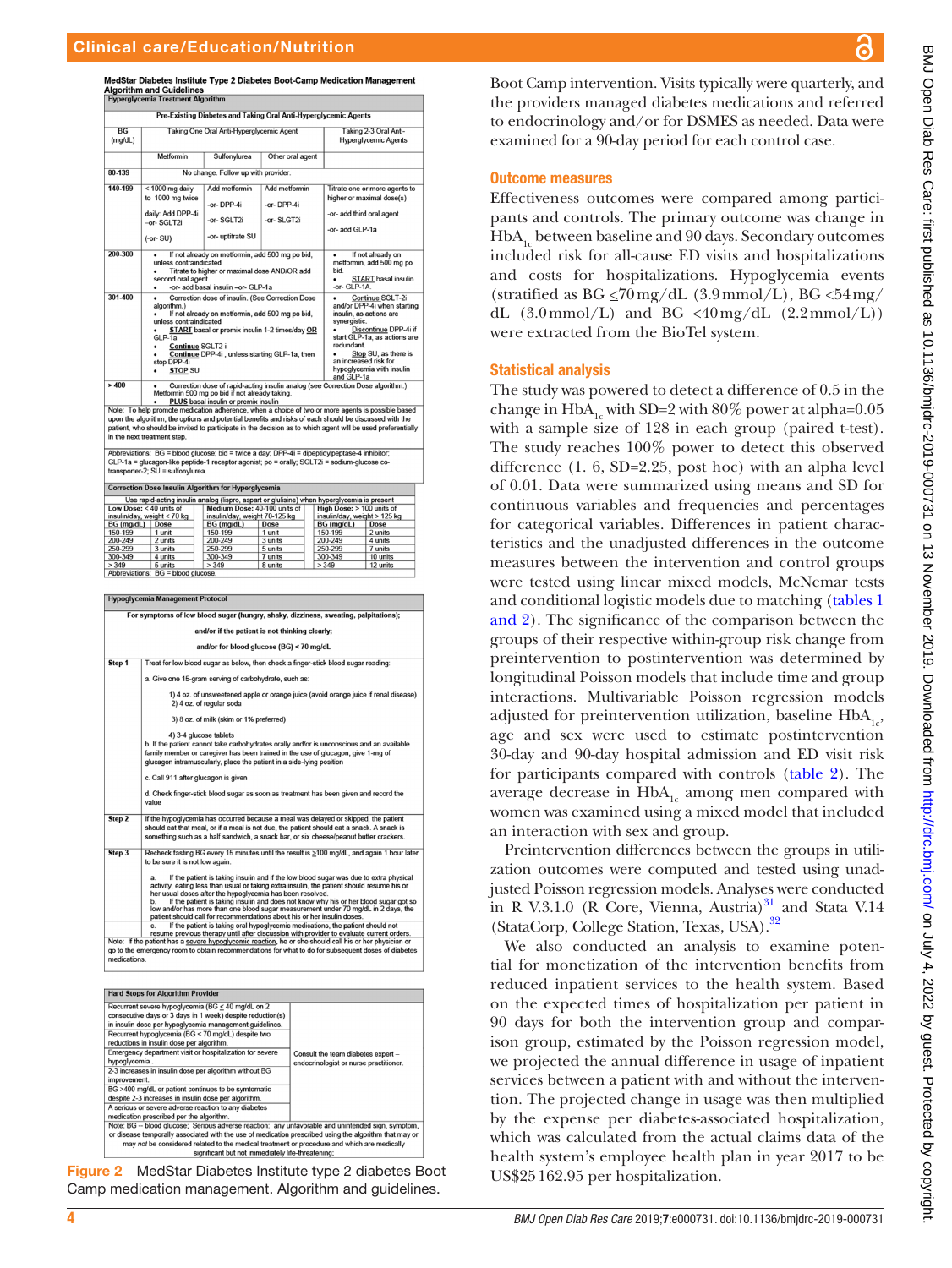<span id="page-4-0"></span>

| Glycemic outcomes<br>Table 1      |               |                 |                               |                             |         |
|-----------------------------------|---------------|-----------------|-------------------------------|-----------------------------|---------|
| Variable                          | <b>Cases</b>  | <b>Controls</b> | <b>Case effect difference</b> |                             |         |
| $n = 732$                         | $n = 366$     | $n = 366$       | <b>Mean difference</b>        | OR (95% CI)                 | P value |
| Baseline $HbA_{16}$ (%)           | 11.2(1.7)     | 11.3(1.6)       | 0.14                          | n/a                         | 0.13    |
| 90-Day $HbA_{16}$ (%)             | 8.1(1.5)      | 9.9(1.0)        | $-1.8$                        | n/a                         | < 0.001 |
| Change in $HbA_{16}$ (%)          | $-3.06(1.98)$ | $-1.44(2.11)$   | $-1.6$                        | n/a                         | < 0.001 |
| N (%) reaching $HbA_{1} < 9\%$    | 282 (77)      | 141 (39)        | n/a                           | 5.6 $(3.8 \text{ to } 8.1)$ | < 0.001 |
| N $(\%)$ reaching $HbA_{1} < 8\%$ | 197 (54)      | 61(17)          | n/a                           | $5.5(3.8 \text{ to } 8.2)$  | < 0.001 |
| N $(\%)$ reaching $HbA_{1} < 7\%$ | 96 (26)       | 18(5)           | n/a                           | 7.0 (3.9 to 12.5)           | < 0.001 |

HbA<sub>1c</sub>, hemoglobin A<sub>1c</sub>; n/a, not available.

#### **RESULTS**

#### Patient population

Of the 460 participants enrolled, 366 who completed the 90-day intervention had both pre-HbA<sub>1c</sub> and post-HbA<sub>1c</sub> tests that could be compared. The completers were compared with 366 matched controls, resulting in a 732 person study cohort. The Boot Camp cohort had a mean age of 56 years (SD=12), was predominantly African-American (79%), female (63%), insured by Medicare and/or Medicaid (59%) and with 36% having private insurance. Baseline demographics did not differ between participants and controls and the incidence of exclusion criteria was low and not different in cases versus controls ([table](#page-6-0) 3). Non-completers (n=94, 20%) were slightly younger at 51 (SD=11.8) years than completers at 56 (SD=10.6) years,  $p<0.001$  and were 80% African-American compared with 85% for completers, p=0.0046, but did not differ by sex, insurance payer or baseline  $HgA_{1c}$  compared with completers.

#### Process results

The Boot Camp was implemented in stepwise fashion by site over the study period. The core Boot Camp team started with a total of 1.0 FTE CDE Programme Managers, subsequently expanded to 2.0 FTE who administer the programme, train and mentor the system educators. The Boot Camp was initiated at one of nine system hospital campuses in the ambulatory clinic setting and then spread progressively to a total of five sites by the end of the study period. In-person visits were integrated into 10 existing system diabetes educators' visit schedules. Patients were seen for in-person visits in existing diabetes education programme ambulatory clinics throughout the system in locations ranging from within a diabetes and endocrine center to community/wellness centers to embedded in internal medicine clinics.

The virtual clinic was staffed initially by one 0.6 FTE NP, CDE which was subsequently increased to a total of 2.2 FTE. The number of patients per provider is highly variable depending on the volume of referrals for each participating system site and the availability of each CDE to schedule patients for in-person visits. Virtual clinic providers—NPs have the capability of managing a total of 250 patients per year with 2.2 FTEs.

All Boot Camp participants completed the KNOW Diabetes Survey, which took 10min to complete on average, and viewed all videos assigned during the site visits. Time viewing videos averaged 15min depending on how many test questions had been answered incorrectly. Time to set each participant up with the BGM was 20min or less. On average, participants had two in-person visits and 10 follow-up contacts with the virtual clinic. The 366 participants received the full Boot Camp curriculum. A total of eight CDEs delivered the programme system-wide which was usually integrated into usual workflow. Virtual clinic NPs followed about 50 participants at a time.

#### Effectiveness—glycemic control

The mean  $HbA<sub>1c</sub>$  for participants and controls, respectively, were 11.2% (99 mmol/mol) and 11.3% (100 mmol/mol) at baseline (p=0.14) and  $8.1\%$  (65 mmol/ mol) and  $9.9\%$  (85 mmol/mol) at study end (p<0.001) [\(table](#page-6-0) 3). The participants' HbA<sub>1c</sub> reduction of -3.1 units was significantly greater than the −1.4-unit reduction for controls by 1.6 (p<0.001). The change in  $HbA_{1c}$ from baseline to postintervention was estimated to be 1.7 units larger for participants when analyzed with a linear mixed model adjusted for age, sex and baseline HbA<sub>1c</sub> (95% CI –1.9 to –1.4, p<0.001, not shown in [table](#page-5-0) 2). The average decrease in  $HbA_{1c}$  was greater by −0.52% among men compared with women (p=0.001) and did not significantly differ by study group. Additionally, a significantly higher percentage of patients in the intervention group achieved an  $HbA_{1c}$  lower than 8% and lower than 7% as compared with the control group [\(table](#page-4-0) 1).

A total of 48111 fingerstick BG measures were entered into the BioTel BGM system. Of these, 579 values were  $\leq$ 70 mg/dL (1.2%), 133 were <54 mg/dL (0.28%) and 89 were <40mg/dL (0.18%). No serious adverse events occurred that required assistance to treat due to hypoglycemia. Patients checked a mean of 1.5 fingerstick BGs daily. Time of day tested was varied to provide actionable BG data to facilitate medication adjustments and lifestyle management recommendations. Home BG test frequency and results were not available for the controls.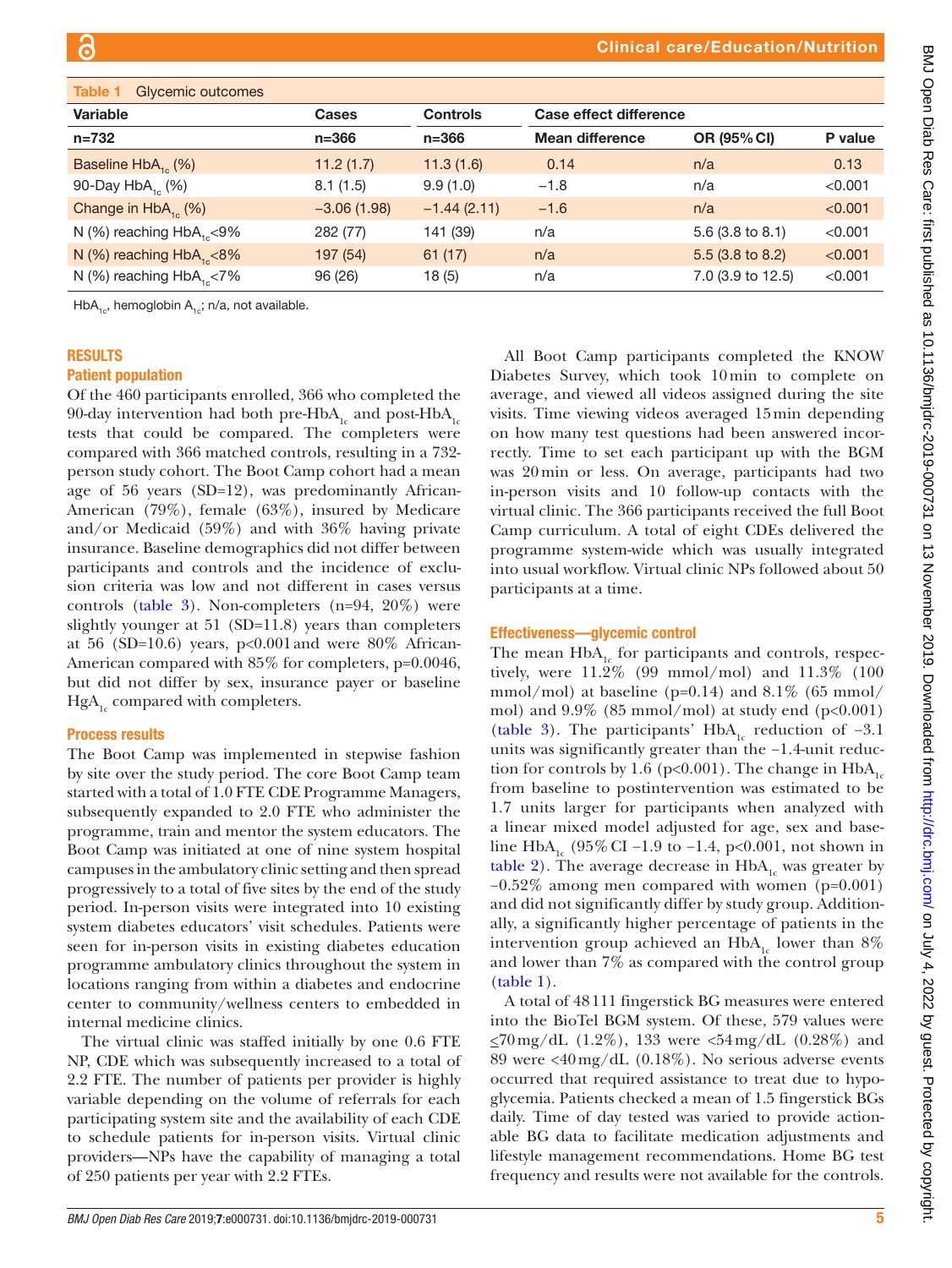ဥ

<span id="page-5-0"></span>Table 2 Patient counts for hospitalizations and ED visits for 30 and 90days and within-group/between-group IRR based on Poisson regression models

|                                                                 | <b>Pre-N/732</b>                          | <b>Post-N/732</b>             | Pre-IRR vs post-IRR<br>(95% CI) (p value) | <b>Risk change</b><br>based on IRR | P value for<br>difference in the<br>risk change |
|-----------------------------------------------------------------|-------------------------------------------|-------------------------------|-------------------------------------------|------------------------------------|-------------------------------------------------|
| 30-day hospitalizations                                         |                                           |                               |                                           |                                    |                                                 |
| Cases (n=366)                                                   | 18                                        | 4                             | 0.21 (0.07 to 0.60) (0.003)               | $-79%$                             | 0.02                                            |
| Controls (n=366)                                                | 6                                         | 8                             | 1.14 (0.47 to 2.75) (0.77)                | $+14%$                             |                                                 |
| Cases vs controls IRR (95% CI) (p<br>value)                     | 2.71 (1.03 to 7.13)<br>(0.043)            |                               |                                           |                                    |                                                 |
| Cases vs controls adjusted IRR<br>(95% CI) (p value)            |                                           | 0.53 (0.18 to 1.54)<br>(0.24) |                                           |                                    |                                                 |
| 90-day hospitalizations                                         |                                           |                               |                                           |                                    |                                                 |
| Cases                                                           | 33                                        | 8                             | $0.23$ (0.11 to 0.50) (<0.001)            | $-77%$                             | < 0.001                                         |
| Controls                                                        | 9                                         | 18                            | 1.58 (0.75 to 3.33) (0.23)                | $+58%$                             |                                                 |
| Cases vs controls IRR (95% CI) (p<br>value)                     | 3.25 (1.44 to 7.34)<br>(0.005)            |                               |                                           |                                    |                                                 |
| Cases vs controls adjusted IRR<br>$(95\% \text{ Cl})$ (p value) |                                           | 0.4 (0.20 to 0.95)<br>(0.04)  |                                           |                                    |                                                 |
| 30-day ED visits                                                |                                           |                               |                                           |                                    |                                                 |
| Cases                                                           | 24                                        | 20                            | 0.79 (0.42 to 1.47) (0.45)                | $-21%$                             | 0.12                                            |
| Controls                                                        | 31                                        | 12                            | 0.39 (0.22 to 0.71) (0.002)               | $-61%$                             |                                                 |
| Cases vs controls IRR (95% CI) (p<br>value)                     | $0.85$ (0.49 to 1.46)<br>(0.552)          |                               |                                           |                                    |                                                 |
| Cases vs controls adjusted IRR<br>$(95\% \text{ Cl})$ (p value) |                                           | 1.77 (0.80 to 3.80)<br>(0.14) |                                           |                                    |                                                 |
| 90-day ED visits                                                |                                           |                               |                                           |                                    |                                                 |
| Cases                                                           | 60                                        | 39                            | 0.62 (0.42 to 0.92) (0.016)               | $-38%$                             | 0.85                                            |
| Controls                                                        | 55                                        | 33                            | 0.66 (0.45 to 0.96) (0.03)                | $-34%$                             |                                                 |
| Cases vs controls IRR (95% CI) (p<br>value)                     | 1.20 (0.84 to 1.73)<br>(0.316)            |                               |                                           |                                    |                                                 |
| Cases vs controls adjusted IRR<br>(95% CI) (p value)            |                                           | 1.08 (0.64 to 1.84)<br>(0.77) |                                           |                                    |                                                 |
| 30-day hospitalizations and ED visits                           |                                           |                               |                                           |                                    |                                                 |
| Cases                                                           | 41                                        | 24                            | 0.55 (0.34 to 0.90) 0.018)                | $-45%$                             | 0.88                                            |
| Controls                                                        | 36                                        | 20                            | 0.53 (0.33 to 0.84) (0.006)               | $-47%$                             |                                                 |
| Cases vs controls IRR (95% CI) (p<br>value)                     | 1.18 $(0.75 \text{ to } 1.85)$<br>(0.486) |                               |                                           |                                    |                                                 |
| Cases vs controls adjusted IRR<br>(95% CI) (p value)            |                                           | 1.21 (0.67 to 2.19)<br>(0.53) |                                           |                                    |                                                 |
| 90-day hospitalizations and ED visits                           |                                           |                               |                                           |                                    |                                                 |
| Cases                                                           | 98                                        | 46                            | $0.49$ (0.36 to 0.67) (<0.001)            | $-51%$                             | 0.03                                            |
| Controls                                                        | 61                                        | 47                            | 0.80 (0.58 to 1.10) (0.18)                | $-20%$                             |                                                 |
| Cases vs controls IRR (95% CI) (p<br>value)                     | 1.53 (1.09 to 2.13)<br>(0.013)            |                               |                                           |                                    |                                                 |
| Cases vs controls adjusted IRR<br>$(95\% \text{ Cl})$ (p value) |                                           | 0.82 (0.54 to 1.26)<br>(0.37) |                                           |                                    |                                                 |

Counts are shown for the number of cases and controls who had at least one hospitalization and/or ED visit. IRR estimates are shown within each group (comparing the preintervention to postintervention periods) and between groups (comparing cases with controls) in both the preintervention and postintervention periods. For the between-group comparisons in the postintervention period, the IRRs presented are adjusted for preintervention utilization, age, sex, baseline HbA<sub>1c</sub> and corrected for matching using the cluster option in Stata. The final column represents the significance of the comparison between the groups of their respective within-group risk change from preintervention to postintervention as determined by longitudinal Poisson models that include time and group interaction.

ED, emergency department;  $HbA_{1c}$ , hemoglobin  $A_{1c}$ ; IRR, incidence risk ratio.

#### Health services utilization

Frequencies for acute care utilization (ED visits and hospitalizations) and incidence risk ratios (IRR) for

readmission and ED visits at 30 and 90 days for the participants and controls are presented in [table](#page-5-0) 2. At baseline, participants had significantly higher utilization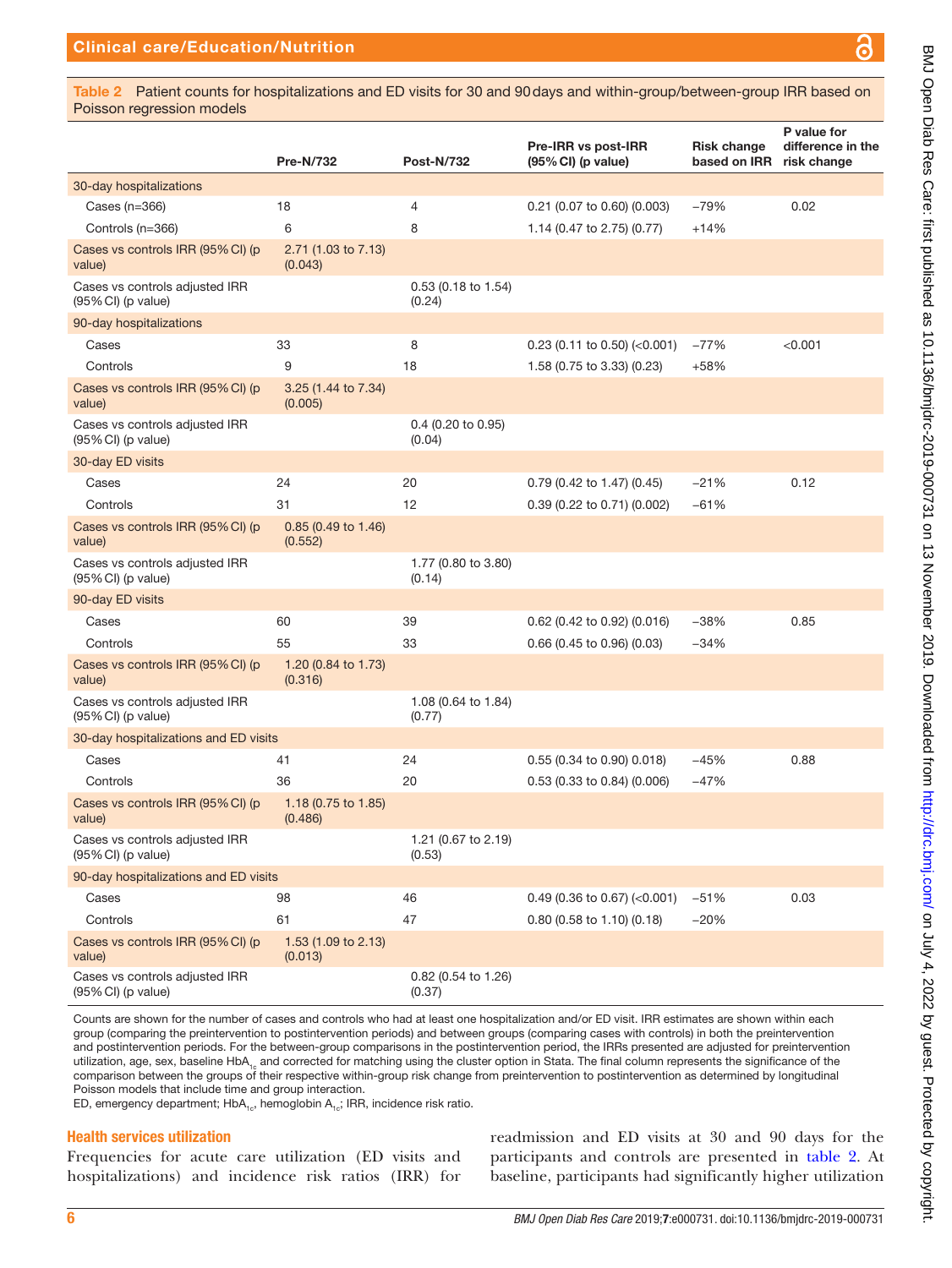<span id="page-6-0"></span>

| Table 3<br>Demographics and characteristics |                      |                    |                       |         |  |  |  |
|---------------------------------------------|----------------------|--------------------|-----------------------|---------|--|--|--|
| $N = 732$                                   | Overall $n=732n$ (%) | Cases $n=366n$ (%) | Controls $n=366n$ (%) | P value |  |  |  |
| Age, mean (SD)                              | 56.0 (11.6)          | 56.7 (10.6)        | 55.4 (12.6)           | 0.08    |  |  |  |
| Female                                      | 458 (63)             | 225(62)            | 233 (64)              | 0.52    |  |  |  |
| White                                       | 102(14)              | 49 (13)            | 53(15)                | 0.67    |  |  |  |
| African-American                            | 580 (79)             | 296 (81)           | 284 (78)              | 0.27    |  |  |  |
| Hispanic                                    | 8(1)                 | 5(1)               | 3(1)                  | 0.48    |  |  |  |
| Insurance                                   |                      |                    |                       | 0.37    |  |  |  |
| Commercial                                  | 11(2)                | 6(2)               | 5(1)                  |         |  |  |  |
| Medicaid                                    | 306 (42)             | 154 (42)           | 152 (42)              |         |  |  |  |
| Medicare                                    | 123(17)              | 64 (18)            | 59 (16)               |         |  |  |  |
| Private                                     | 262 (36)             | 134 (37)           | 128 (35)              |         |  |  |  |
| Self-pay                                    | 26(4)                | 8(2)               | 18(5)                 |         |  |  |  |
| Exclusion-related conditions                |                      |                    |                       |         |  |  |  |
| Any congestive heart failure                | 64(8.7)              | 35(9.56)           | 29(7.92)              | 0.43    |  |  |  |
| Advanced renal failure                      | 13(1.8)              | 4(1.09)            | 9(2.46)               | 0.16    |  |  |  |
| Severe mental illness                       | 35(4.8)              | 18 (4.92)          | 17(4.64)              | 0.86    |  |  |  |
| Cognitive impairment                        | 4(0.5)               | 1(0.27)            | 3(0.82)               | 0.32    |  |  |  |

levels than controls, which corresponded to significantly greater hospitalization risk in the prior 30-day window (IRR=2.7; 95%CI 1.03 to 7.13; p=0.04) and prior 90-day window (IRR=3.3; 95%CI 1.44 to 7.34; p=0.005). There were no significant differences in ED visit risks between the groups prior to baseline.

In the pre/post comparison for hospitalization risk by group, unadjusted models showed that, at 30 days, participants exhibited a 79% reduction in risk of hospitalization (IRR=0.21, 95%CI 0.07 to 0.60; p=0.003), while controls showed a non-significant increase (IRR=1.14, 95%CI 0.47 to 2.75; p=0.77), which resulted in a significant difference in the risk change between the groups (p=0.02). For the 90-day pre/post comparison, participants exhibited a 77% reduction in hospital admission risk (IRR=0.23, 95%CI 0.11 to 0.50,  $p<0.001$ ) while controls exhibited a 58% nonsignificant increase in risk (IRR=1.58, 95%CI 0.750 to 3.33; p=0.23). The difference between the groups in risk change was highly significant (p<0.001). The difference in the decrease in the risk of all utilization (51% for participants and 20% for controls) was also significant suggesting that overall there was a bigger improvement in utilization for participants. All other differences in changes in utilization were not significant between the groups. The differences in the hospitalization risk in the postintervention period showed that the risk for admission remained significantly lower for participants at 90days postintervention (IRR=0.44, 95%CI 0.20 to 0.95; p=0.04).

## Potential financial impact attributed to averted hospitalizations

Poisson regression models of hospitalizations revealed that Boot Camp participants experienced a mean 0.1227 fewer hospitalizations per participant per year when compared with usual care controls. Based on the mean cost estimate of US\$25163 per hospitalization for a

patient with diabetes, a participant in the Boot Camp is projected to potentially save the system US\$3086 (in 2017 USD) annually in averted hospitalization costs in an at-risk reimbursement model.

## Boot Camp adaptations

Adaptations were undertaken to better support care processes over the 3+ year study. Participants during the first 16 months provided informed consent. In July 2016, the study received a Quality Improvement designation by the IRB, so informed consent for research was no longer required.

Resources available to the Boot Camp, including space and staffing, varied by site. This made flexibility in sitespecific implementation key. The intervention was first offered at three then five sites based on where system CDEs were located. Participants were initially recruited from lists generated by the study team using the EHR. Subsequently, participants were referred by their providers via a one-click order in their EHR workflow. To allow CDEs to focus on medication management and DSMES, community health workers and medical assistants were added to the team to register the BGM and instruct in its use; establish a strip supply; administer the videos; and obtain authorization for medications.

## **CONCLUSIONS**

Compared with usual care, this 90-day patient-centered, technology-enabled DCM Boot Camp safely and significantly improved glycemic control in adults with uncontrolled type two diabetes. Reduced risk for all-cause hospitalizations and potential for monetization due to averted hospitalizations were also demonstrated.

This evidence-based Diabetes Boot Camp translated results from the DSMES literature, $10^{-10}$  $10^{-10}$  diabetes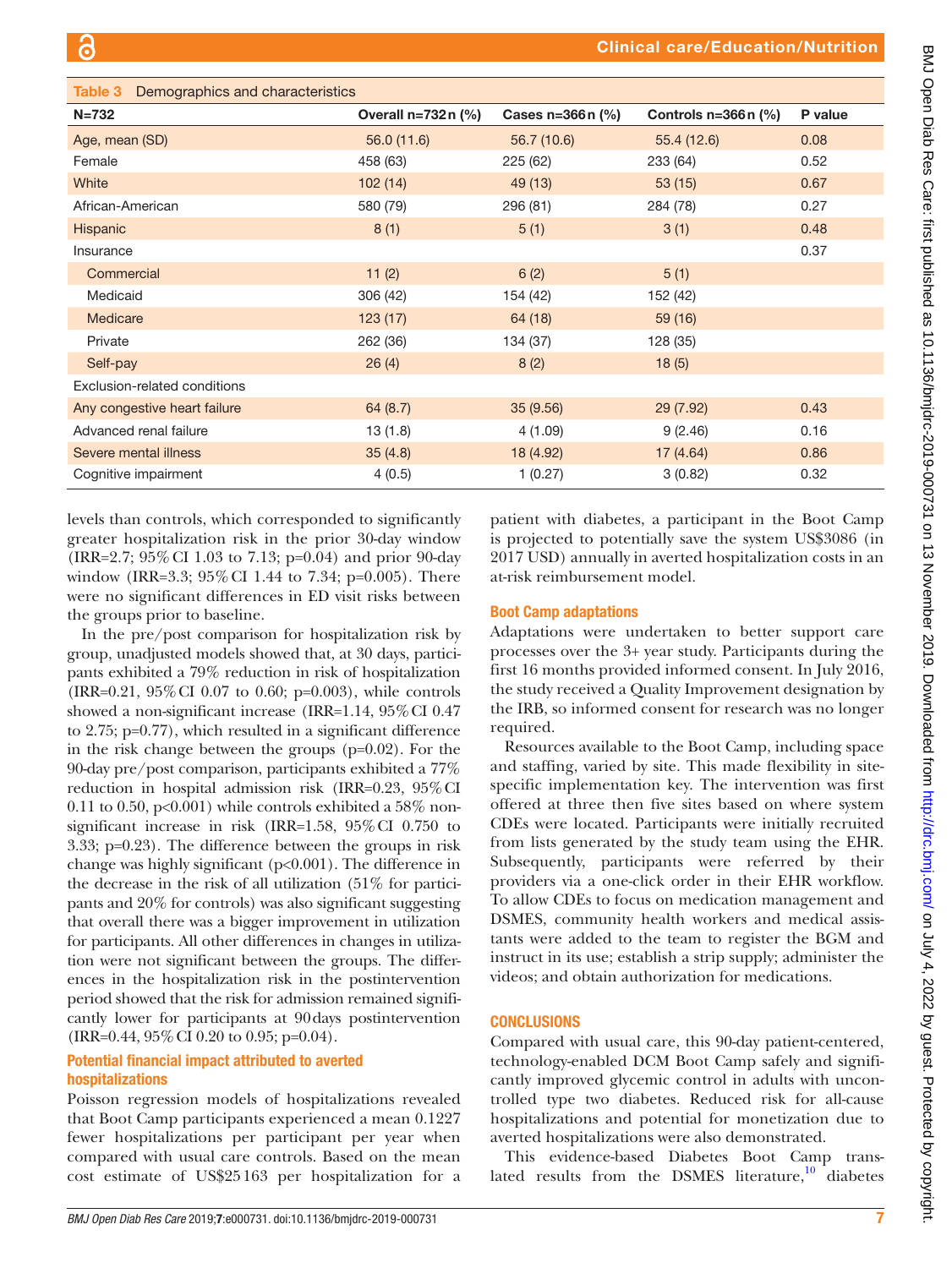pharmacotherapy trials and national guidelines for  $DCM<sup>9 25-28</sup>$  into real-world settings to successfully support PCPs and their patients within a regional healthcare system.<sup>9 10 18</sup> This translation was accomplished through incorporation of multiple elements of the CCM to enhance care delivery and consideration of the PRISM domains to assure intervention alignment with organiza-tion, provider and patient factors.<sup>[22 23](#page-9-8)</sup> The intervention was well received by patients, referring providers and CDEs.

The Boot Camp enrolled high-risk (as confirmed by acute care utilization data for the 90 days prior to baseline), majority African-American participants, insured by mixed payers, and with a mean  $HbA_1$  of 11.2% (99 mmol/mol). The intervention achieved significantly improved glycemic control compared with propensity-matched controls. The observed 3.1% units (10 mmol/mol) HbA<sub>1c</sub> reduction for participants at 90 days was almost double that seen in controls and was both statistically and clinically significant.  $HbA<sub>1c</sub>$ also improved among controls, although to a lesser degree, which suggests that their providers appropriately took some action for a high HbA<sub>1c</sub>. The −1.6% absolute greater reduction in  $HbA_{1c}$  between cases and controls is a greater improvement than is reported in most DCM interventions in the literature where mean changes in HbA<sub>1c</sub> range between −0.22% and −0.34% and absolute change ranges from no significant change to  $-1.5\%$ .<sup>[23 33–35](#page-9-15)</sup> From a pragmatic perspective, the post-intervention mean  $HbA_{1c}$  of 8.1% (65 mmol/ mol) corresponds to an estimated average glucose of  $186 \,\text{mg/dL}$  (10.3 mmol/L), which is close to the American Diabetes Association-recommended peak postprandial BG of  $\langle 180 \text{ mg/dL} (10 \text{ mmol/L}) \cdot ^{36}$  $\langle 180 \text{ mg/dL} (10 \text{ mmol/L}) \cdot ^{36}$  $\langle 180 \text{ mg/dL} (10 \text{ mmol/L}) \cdot ^{36}$  This degree of glycemic improvement has the potential to produce clinically meaningful change from the patient perspective, including less symptomatic hyperglycemia and improved cognitive function and mood.<sup>[37](#page-9-17)</sup>

Reports from the Ochsner Clinic describe a small retrospective cohort study of a boot camp which delivered a 2-hour DCM intervention. Participants met consecutively with a physician or NP who developed a care plan, a pharmacist who evaluated medications and financial constraints, a nurse/health coach who reviewed the DCM plan and a dietitian who addressed individual nutrition needs. A diabetes care plan that explained diabetes status and important follow-up items, education handouts and a follow-up PCP appointment was provided. At 3–6 months postparticipation,  $HbA<sub>1c</sub>$  was decreased by 1.25% vs 0.11% compared with controls  $(p<0.001)$ .<sup>38</sup> At 3.2 (SD +0.54) years follow-up, sustained benefit on glycemic outcomes was demonstrated. Using comparison-over-time analysis, their boot camp group (n=69) showed a mean decrease in HbA<sub>1c</sub> from 8.57% (SD ±2.32%) to 7.76% (SD ±1.85%) compared with an increase from  $7.92\%$  (SD  $\pm 1.58\%$ ) to 8.22\% (SD  $\pm$ 1.82\%) in the controls (n=107, p<0.001).<sup>39</sup> These data are consistent with our findings that a boot camp approach can improve glycemic control.

Our Boot Camp achieved improvements in a predominantly African-American population. This group bears an increased prevalence and disproportionate burden from diabetes and its complications. $^{40}$  $^{40}$  $^{40}$  These disparities may be attributed to differences in quality of DSMES and medical care and other factors, including cultural beliefs about medical care, low health literacy and inequalities in health services access. A systematic review of interventions aimed at improving the diabetes care quality in African-Americans showed that interventions (mainly culturally adapted DSMES) reduced  $HbA<sub>1c</sub>$  by 0.8%.<sup>[41](#page-9-21)</sup> Future examination of the factors which supported Boot Camp success in our majority African-American cohort would be of interest.

The combined data for glycemic control suggests that the algorithm was applied both safely and effectively by trained and mentored CDEs. The Boot Camp significantly reduced risk for hospitalizations at 90 days compared with usual care. A preliminary monetization analysis calculated potential savings of approximately US\$3100/ participant, amortized over the study cohort. The implications of the potential savings are quite different when one considers fee-for-service compared with value-based care models. Both models need to be examined in a mixed-payer care system.

There were limitations to our study. The Boot Camp focused on participants with markedly uncontrolled type two diabetes to develop an approach to DCM for highrisk, high-cost patients. By design, this real-world study was not an RCT. We chose a pragmatic study design, with relatively broad inclusion criteria and few exclusion criteria, over the traditional explanatory study design because we wanted to see if the intervention was effective in real-world situations under the usual patient care conditions. Based on our own prior research findings<sup>12</sup> and knowing that RCTs have shown repeatedly that an enhanced DCM strategy delivered by a dedicated team will improve outcomes, the study team and health system PCPs agreed that randomization was not desirable. We chose instead to design and evaluate an evidence-based DCM model using established implementation science strategies and standardization for delivery by CDEs and NPs.

Participants had higher utilization rates for acute care encounters pre-Boot Camp than controls which may have drawn the sicker patients to their providers' attention and resulted in referral to the intervention. We did not conduct temporal analysis, such as seasonal trends. This was a 90-day, short-term study. We are currently examining sustainability of improved glycemic control and need for long-term support. Further work will be needed to refine implementation models for generalizability across ambulatory settings.

We hypothesize that the positive Boot Camp outcomes resulted from a synergistic impact of multiple factors. Successful patient engagement was accomplished via highly individualized support, real-time transmission of BGs and timely adjustment of diabetes medications in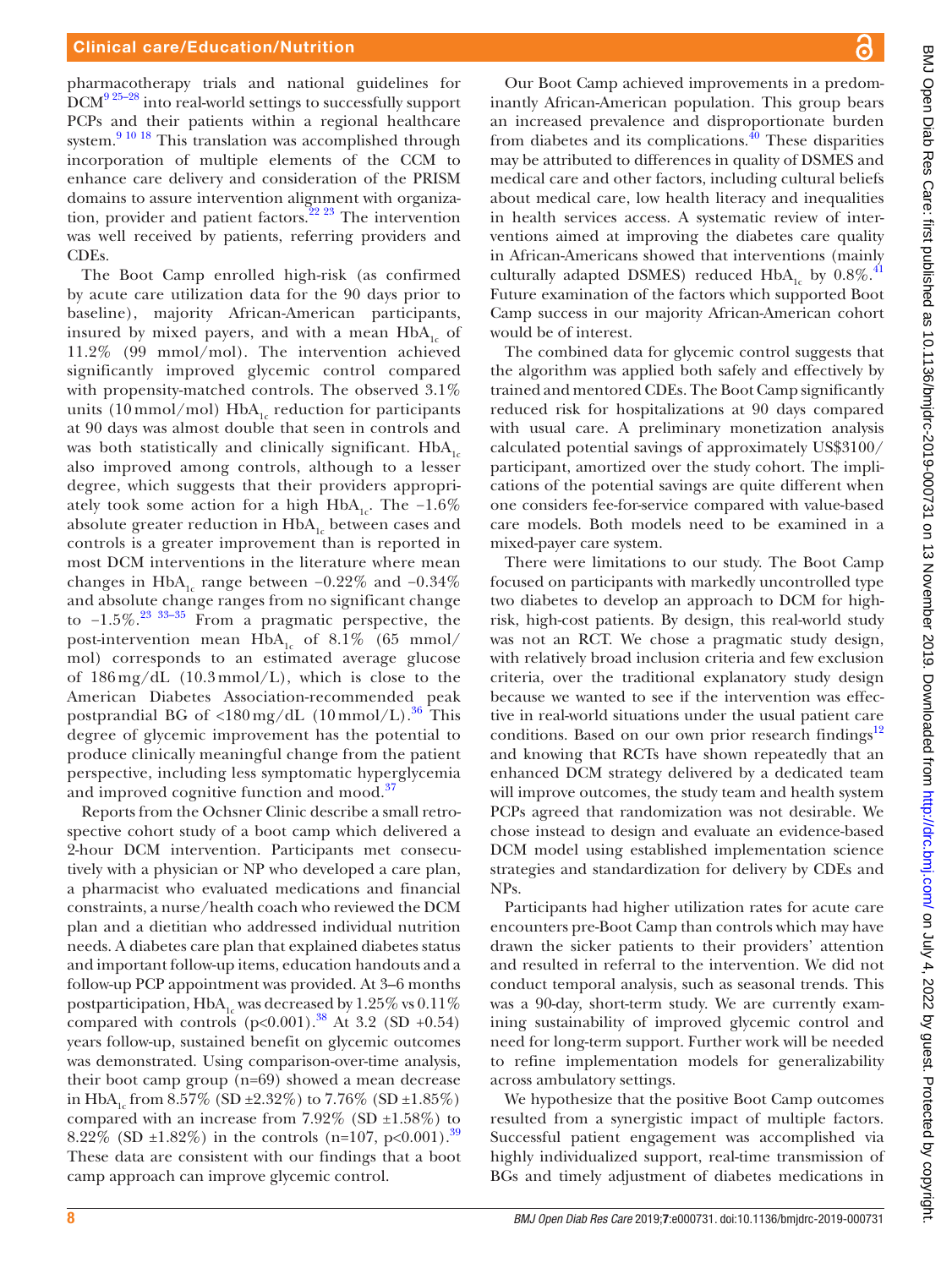collaboration with the participants. Diabetes Educators were enabled to move beyond their traditional role of delivering DSMES into a non-traditional and emerging role. The CDEs participated in diabetes medication management, including the addition of new drugs to the antihyperglycemic regimen and making medication adjustments using the evidence-based medication algorithm. There are reports of diabetes educators recommending and/or adjusting medications using established protocols in the literature. $42 \frac{43}{1}$  In a recently reported RCT, registered dietitian nutritionists used a treatment protocol to initiate and titrate therapies for BG, hypertension and lipids in conjunction with medical nutrition therapy via telemedicine visits among adults (n=118) with type two diabetes. $44$  A modest but significantly greater improvement in the number of diabetes care measures met and in medication use was found in the intervention group. To our knowledge, this practice has not gained widespread traction to date and is not included in the traditional services that most diabetes educators deliver.

Additional success factors included: alignment with the CCM and PRISM; health system leadership and funding; site provider champion support; collaborative work with primary care practices; consistency with provider workflow; intensive DSMES and the personal connections established between the participants and care team through frequent interactions. In addition, real-time transmission of BG measurements was found to be transformational for care both by patients and CDEs. Finally, from the often-challenging perspective of obtaining funding to implement DCM initiatives, it is of practical interest to note that based on outcomes generated by this research, including monetization potential, health system leadership allocated financial support for further programme spread.

Challenges to implementation were encountered. Marked heterogeneity in resources, including staffing and space, existed across the sites, and necessitated flexibility in implementation. Reimbursement for site DSMES visits was possible, but we were not able to bill for the virtual visits. It will be necessary to further address reimbursement including exploration of now available billing codes for telemedicine visits moving forward.

In summary, by addressing common system, provider and patient barriers to DCM, our redesign of DCM with a technology-enabled, high-touch Boot Camp approach provides evidence to suggest that this approach can successfully meet real-world challenges.

#### Author affiliations

<sup>1</sup>MedStar Health Research Institute, Hyattsville, Maryland, USA

<sup>2</sup>Department of Medicine, MedStar Georgetown University Hospital, Washington, District of Columbia, USA

- 3 MedStar Diabetes Institute, MedStar Health, Columbia, Maryland, USA
- 4 MedStar Institute for Quality and Safety, Columbia, Maryland, USA
- 5 Biostatistics and Biomedical Informatics, MedStar Health Research Institute, Hyattsville, Maryland, USA

<sup>6</sup>Department of Medicine, MedStar Union Memorial Hospital, Baltimore, Maryland, USA

<sup>7</sup>School of Medicine, University of Maryland, Baltimore, Maryland, USA 8 MedStar Health, Columbia, Maryland, USA

Acknowledgements The authors would like to thank Adline Ghazi, MD and Susan Clark, BSN, RN, CDE, MedStar Good Samaritan Hospital; Lynne Brecker, RN, CDE and Pamela Schroeder, PhD, MD, MedStar Union Memorial Hospital; Kristin Bartel, PharmD, CDE; Claudia Morrison, RD, CDE, MedStar Washington Hospital Center; Linda Rozzelle, RD, CDE and Jennifer Sapolsky, RN, CDE, MedStar Georgetown University Hospital and Debra Thayer, NP, CDE, Patricia Montesinos, NP, CDE and Maranda Parkin-Jackson, NP, PhD, MedStar Diabetes Institute, who participated in delivering the programme. The authors would like to thank Teresa Davidson, PhD, who provided editorial assistance with the manuscript.

Contributors MFM, CMN, GAY and SRE are responsible for the conception and design of the study. MFM, SJF, C-CH, MM, ARM, CMN, PAS and GAY acquired, analysed and interpreted the data. MFM, MM, C-CH, CMN, GAY and SRE drafted the manuscript. MFM, KMB, MM, ARM, CMN, PAS, KS and GAY participated in critical revision of the manuscript for important intellectual content. MFM, MM, CMN and GAY supervised the study. MFM had full access to all study data and final responsibility for the decision to submit for publication.

Funding MedStar Health provided funding and participated in the conception and design of the study and in review of the manuscript but did not participate in the decision to submit the manuscript for publication. The District of Columbia Department of Health and the American Diabetes Association each provided funding for initial pilot studies that generated preliminary data for this work. BioTel (Telcare) provided starter blood glucose monitoring system kits to enrolled patients and trained study staff but did not participate in the design and conduct of the study or the writing and submission of the manuscript.

**Disclaimer** The content of this manuscript is solely the responsibility of the authors.

Competing interests MFM received funding on behalf of MedStar Health Research Institute during the study period from Eli Lilly for the REWIND Study, from the Patient-Centered Outcomes Research Institute (NCT-02093234), from the National Institutes of Health (NIH DK-109503) and from Mytonomy. She served as a speaker for the American Diabetes Association and for PRIMED. KMB has no interests to declare. SJF received funding on behalf of MedStar Health Research Institute during the study period from the National Institutes of Health. CMN received funding on behalf of MedStar Health Research Institute during the study period from Eli Lilly for the REWIND Study and from the Patient-Centered Outcomes Research Institute. KS received funding from the National Center for Advancing Translational Sciences of the National Institutes of Health under Award Number UL1-TR001409, the Agency for Healthcare Research and Quality and the National Institutes of Health (NIH DK-109503). GAY was a speaker for the American Diabetes Association during the study period. No other potential conflicts of interest relevant to this article were reported. C-CH, MM, ARM, PAS and SRE have no interests to declare.

Patient consent for publication Not required.

Ethics approval The study was reviewed and approved by the MedStar Health Research Institute's Institutional Review Board (IRB) and was conducted from November 2014 to February 2018.

Provenance and peer review Not commissioned; externally peer reviewed.

Data availability statement Data are available on reasonable request.

Open access This is an open access article distributed in accordance with the Creative Commons Attribution Non Commercial (CC BY-NC 4.0) license, which permits others to distribute, remix, adapt, build upon this work non-commercially, and license their derivative works on different terms, provided the original work is properly cited, appropriate credit is given, any changes made indicated, and the use is non-commercial. See:<http://creativecommons.org/licenses/by-nc/4.0/>.

#### ORCID iD

Michelle F Magee<http://orcid.org/0000-0002-4692-3201>

#### **References**

- <span id="page-8-0"></span>1 Fitch K, Pyenson BS, Iwasaki K. Medical claim cost impact of improved diabetes control for Medicare and commercially insured patients with type 2 diabetes. *[J Manag Care Pharm](http://dx.doi.org/10.18553/jmcp.2013.19.8.609)* 2013;19:609–20.
- <span id="page-8-1"></span>2 Ohkubo Y, Kishikawa H, Araki E, *et al*. Intensive insulin therapy prevents the progression of diabetic microvascular complications in Japanese patients with non-insulin-dependent diabetes mellitus: